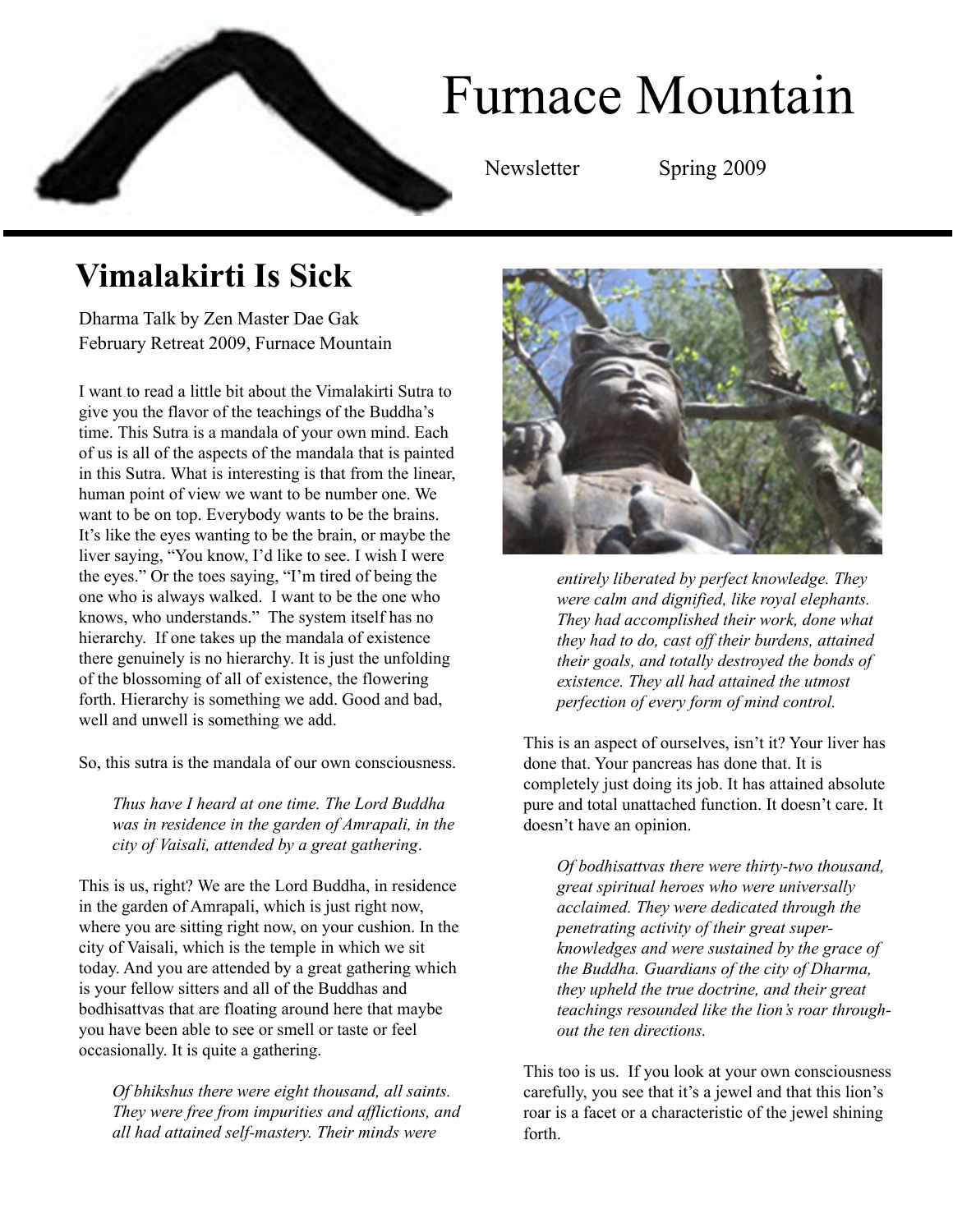*Without having to be asked, they were the natural spiritual benefactors of all living beings.*

And we have that in our heart as well.

*They maintained unbroken the succession of the Three Jewels, conquering devils and foes and overwhelming all critics. Their mindfulness, intelligence, realization, meditation, incantation, and eloquence all were perfected. They had attained the intuitive tolerance of the ultimate incomprehensibility of all things. They turned the irreversible wheel of the Dharma. They were stamped with the insignia of signlessness.*

These are all us, each of us. It is a description of an aspect that we each manifest. Also it is in our intention to be clear and to come together with one intention which is sentient beings are numberless, I vow to save them all. This intention is to just take up this practice with wholehearted effort, to get to the bottom of it. That intention is the manifestation or the brilliance or the illumination, the eloquence, the shining forth of all of these beings. That is the nature of existence itself; not the petty reality and opinions that we think that it is, of getting ours and not getting gypped and all of those things. Rather the very manifestation of one's moment is royalty and that manifestation of royalty is transcendent and blossoms forth in all its shining aspects in each one of us. That's our nature. It's ordinary, and it is astounding.

Vimalakirti supposedly lived at the time of the Buddha, he was a layman and he was married and he had children and servants and a house and they say that his enlightenment was as pure and as clear as the Buddha's himself. One day he was out walking in the ashram and he came upon Shariputra meditating. Vimalakirti came in and said, "Hey, what are you doing?

And Shariputra said, "Shhhh. I'm meditating."

Vimalakirti said, "What are you crazy? You can't do that here. You can't find enlightenment here. How do you expect to find enlightenment outside of the activities of your daily life? How could you possibly believe that you could become enlightened avoiding the passions that are fundamentally human? How could you possibly think that you could come to realization without touching the dark side of your own shadow personality? How could you possibly think that you could awaken by only taking up half of what it is being human?"

Then Vimalakirti disappeared and Shariputra mumbled to himself, "What does he know? He doesn't have the discipline to be a monk. What could he possibly know about this?" But in his heart Shariputra knew that Vimalakirti was touching something that he himself had been turning away from in the hope that one could conquer passion by avoiding it, by repressing it, by not living in it.

Vimalakirti continued on his way and he came across Subhuti. Vimalakirti asked, "What are you doing?" Subhuti said, "Oh, I'm meditating."

Vimalakirti said, "You live here in this sheltered ashram. Do you think that you could possibly awaken in this protected state? Do you think you could possibly awaken without giving your heart away to all beings? Do you think it's possible to come to any kind of realization in the cocoon of your own practice?"

Vimalakirti went away and Subhuti said to himself, "What does he know? I've chosen to be a disciple of the Buddha and I know this path is the correct path. And what does he know, telling me these things, challenging me in that way? I know my heart. I know what's good for me. And I know if I go out into the world I'll just be consumed by it." But in his heart he knew that Vimalakirti was speaking something that was true.

Vimalakirti was in despair about these encounters with the monks and so he caused himself to be sick. He sent messengers to tell the Buddha that his best friend was sick and the Buddha hadn't even acknowledged it. The group of young attendants of Vimalakirti went to the Buddha. They came and they laid their parasols down, and the Buddha in his brilliance merged the parasols and turned them into a multicolored tent to house the meeting. And again, it is all a mandala of one's own mind, it's the brilliance and sparkle and meeting and interchanging of one's own consciousness. It is also the brilliance and meeting of our coming together with sincerity and love. It is the brilliance of what's really going on, if we could just stop and look.

The attendants said to the Buddha, "Vimalakirti is sick, shouldn't you send somebody to go visit him?" The Buddha turned to Shariputra and said, "You go and give Vimalakirti my love and wishes to get better." Shariputra said, "No way, I'm not going." Then he told the story of having met him. So the Buddha turns to Subhuti and says, "You, you go." And Subhuti says, "No way, this guy is too much for me."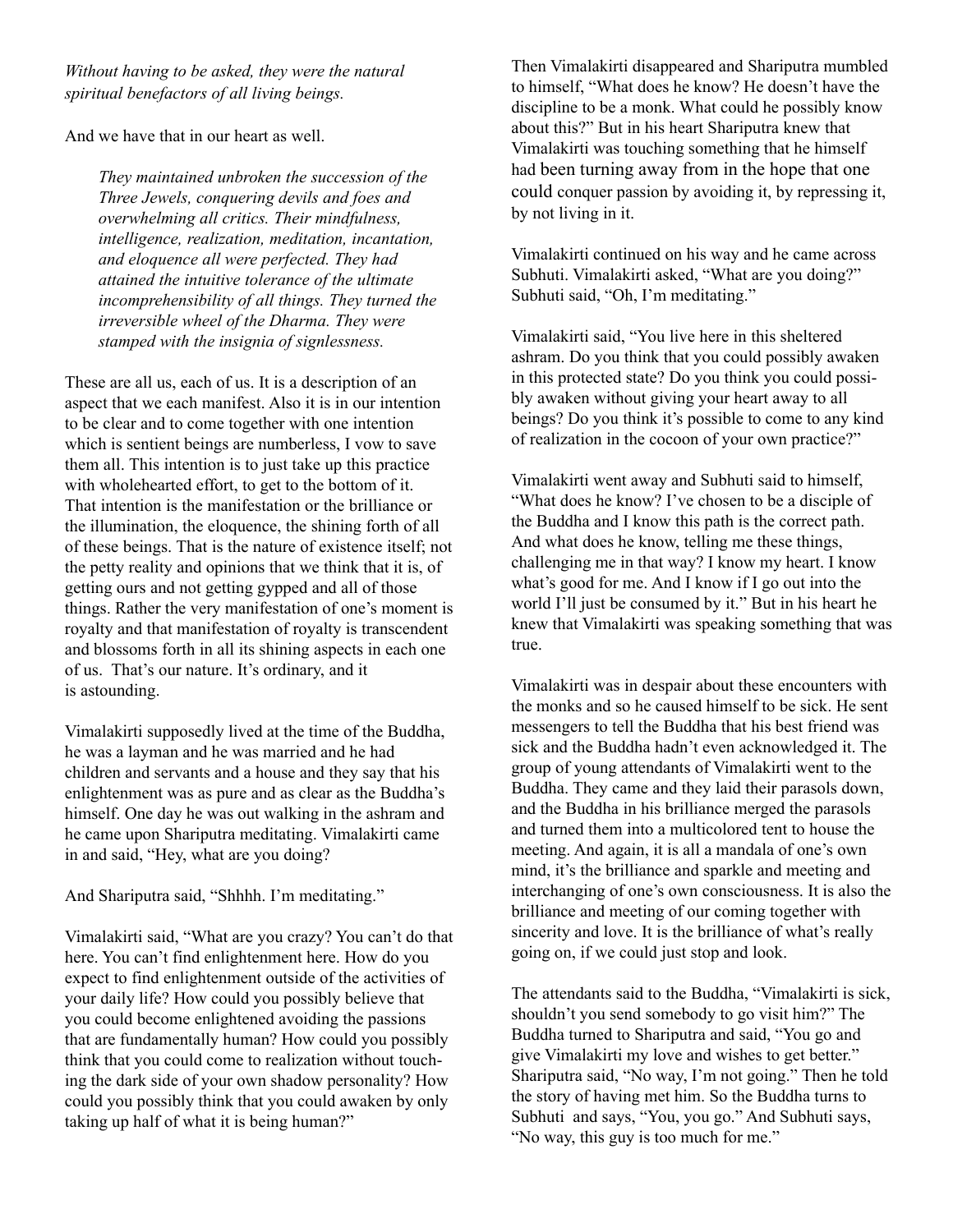

On March 7th, Furnace Mountain welcomed Manoj and Annurita Kohli for a baby blessing ceremony for their six month old son, Amann. Amann received the dharma name Do Etsu (Joy Path) from Zen Master Dae Gak.

This is our consciousness as well; that we want to hold on to our delusions and in very, very clever and subtle ways we turn away from what we know is genuinely medicine, what will genuinely wake us up. We take the easy road, we take the shortcut, we take the known. Yet in our heart we know that we have to put ourselves totally in the fire. I can remember periods in my own practice where things would get really crazy and there was a complaint. And then it occurred to me that to take up a disruptive, deconstructing practice will inevitably make you crazy and turn your life upside down and things won't turn out to be the way you want, or thought, or hoped. And in that, the cornucopia or the piñata bursts open and the jewel of true existence shines forth. But it doesn't happen by following the old, or following the conventional, or following the known.

So, the Buddha asked all the monks and everyone says no. Finally he came to Manjusri and said, "Manjusri, you go." Manjusri said, "Well I don't want to," but eventually he agreed to go. And with him everybody else went. They all end up going and they meet Vimalakirti in his house. Vimalakirti is in bed. They come to attend him in his illness, and in that coming forward the house is transformed into this boundless castle of jewels. Not only do they come but all of the bodhisattvas, all of the mahasattvas, all of the Buddhas of all time, all of the arhats, everyone appears.

The teaching in that is that as we step forward into what we fear the most, all of the bodhisattvas come with us and help us. To step forward fearlessly, we bring with us everything we need. All of existence and all of the great saints come too. As we step forward into awakening we have everything we need and everything we could need. In the very stepping forward everything is transformed and there is a brilliance. We step forward into the illness, into the unwell, into the brokenness of our own heart. Stepping in to that, not looking away from that, not following our own shame, or following the criticism of others, not following the heartbreak of clinging and wanting, but to step into the heartbreak itself, transforms it and it is the great jewel of compassion. If we do this then Vimalakirti is cured.

After they offer their greetings and greetings from the Buddha, Vimalakirti teaches, and in the moment of the teaching they all fully and totally come to realization. That is our consciousness, that is our mind. The mandala of the sutra is the mandala of our particular mind. When we enter into that and awaken to who we are we come home to the place we have always been. We take our royal seat, ascend the throne of our own life and manifest who we truly are, not who the world has tried to shape us into or what our conditioning has pointed us toward, but who we truly are as humans, who we always have been. We are bodhisattvas, avatars of the Buddha himself; this is our only job.

Thank you for listening.